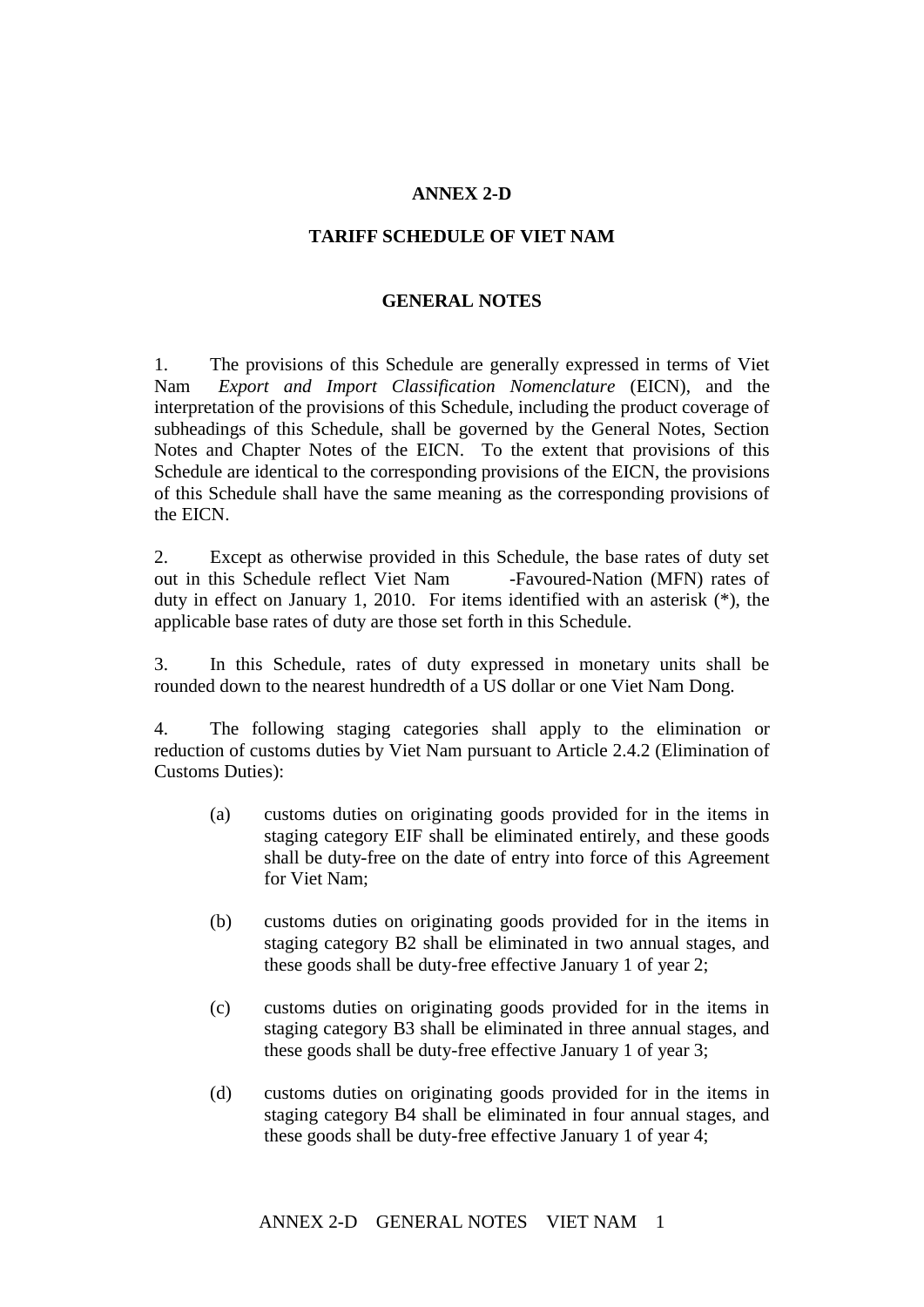- (e) customs duties on originating goods provided for in the items in staging category B5 shall be eliminated in five annual stages, and these goods shall be duty-free effective January 1 of year 5;
- (f) customs duties on originating goods provided for in the items in staging category B6 shall be eliminated in six annual stages, and these goods shall be duty-free effective January 1 of year 6;
- (g) customs duties on originating goods provided for in the items in staging category B7 shall be eliminated in seven annual stages, and these goods shall be duty-free effective January 1 of year 7;
- (h) customs duties on originating goods provided for in the items in staging category B8 shall be eliminated in eight annual stages, and these goods shall be duty-free effective January 1 of year 8;
- (i) customs duties on originating goods provided for in the items in staging category B10 shall be eliminated in 10 annual stages, and these goods shall be duty-free effective January 1 of year 10;
- (j) customs duties on originating goods provided for in the items in staging category B11 shall be eliminated in 11 annual stages, and these goods shall be duty-free effective January 1 of year 11;
- (k) customs duties on originating goods provided for in the items in staging category B12 shall be eliminated in 12 annual stages, and these goods shall be duty-free effective January 1 of year 12;
- (l) customs duties on originating goods provided for in the items in staging category B13 shall be eliminated in 13 annual stages, and these goods shall be duty-free effective January 1 of year 13;
- (m) customs duties on originating goods provided for in the items in staging category B16 shall be eliminated in 16 annual stages, and these goods shall be duty-free effective January 1 of year 16;
- (n) customs duties on originating goods provided for in the items in staging category VN4-A shall be at 12 per cent *ad valorem* through December 31 of year 2, shall be reduced to 6 per cent *ad valorem*  on January 1 of year 3, and these goods shall be duty-free effective January 1 of year 4;
- (o) customs duties on originating goods provided for in the items in staging category VN7-A shall be at 19 per cent *ad valorem* through December 31 of year 2, shall be reduced to 16 per cent *ad valorem*  on January 1 of year 3, to 12 per cent *ad valorem* on January 1 of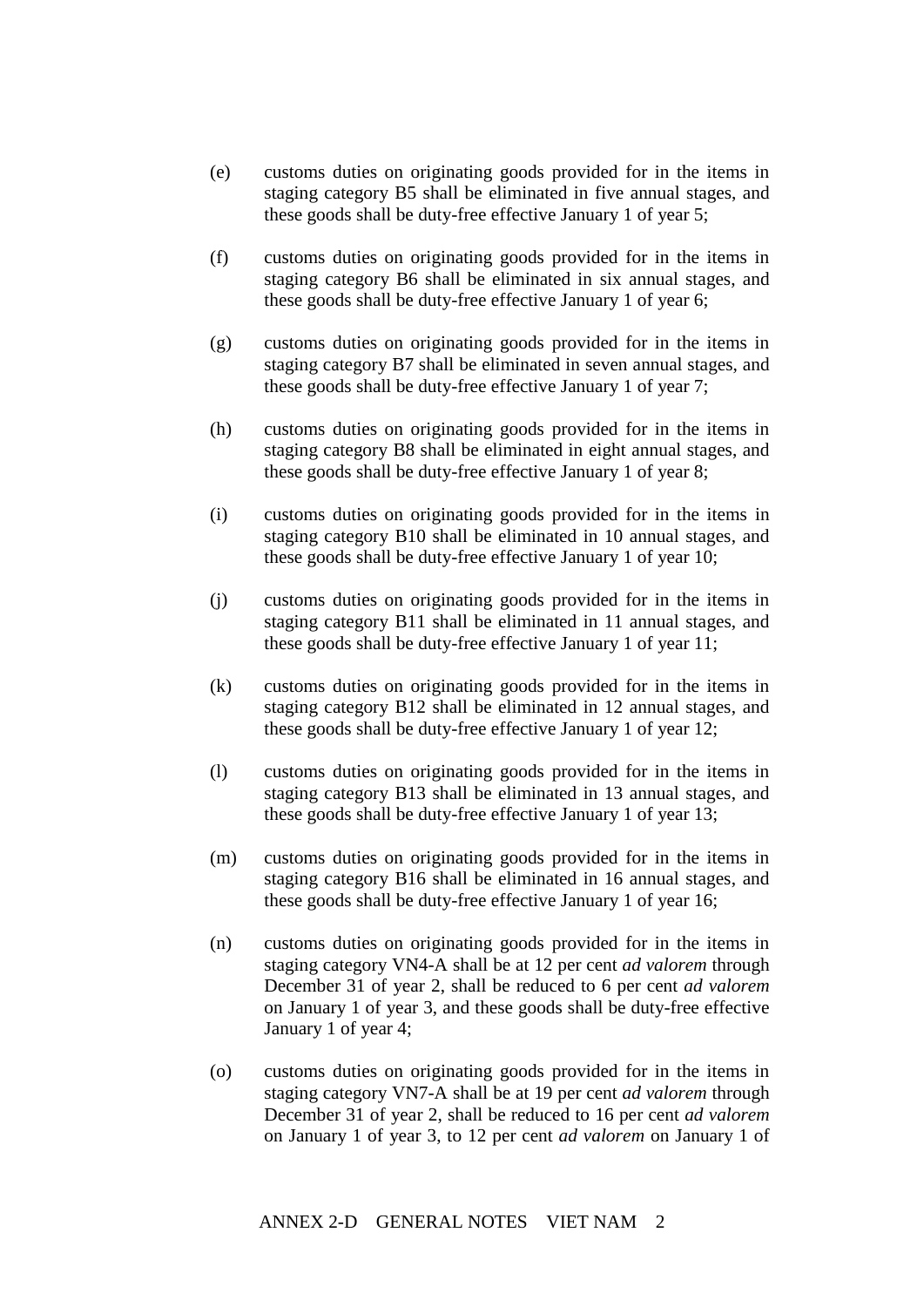year 4, to 8 per cent *ad valorem* on January 1 of year 5 and to 4 per cent *ad valorem* on January 1 of year 6, and these goods shall be duty-free effective January 1 of year 7;

- (p) customs duties on originating goods provided for in the items in staging category VN8-A shall remain at the base rate through December 31 of year 7, and these goods shall be duty-free effective January 1 of year 8;
- (q) customs duties on originating goods provided for in the items in staging category VN8-B shall be at 9 per cent *ad* valorem through December 31 of year 3, shall be reduced to 7 per cent *ad valorem*  on January 1 of year 4, to 5 per cent *ad valorem* on January 1 of year 5, to 4 per cent *ad valorem* on January 1 of year 6 and to 2 per cent *ad valorem* on January 1 of year 7, and these goods shall be duty-free effective January 1 of year 8;
- (r) customs duties on originating goods provided for in the items in staging category VN10-A shall be at 52 per cent *ad valorem* through December 31 of year 4, shall be reduced to 45 per cent *ad valorem* on January 1 of year 5, to 36 per cent *ad valorem* on January 1 of year 6, to 30 per cent *ad valorem* on January 1 of year 7, to 25 per cent *ad valorem* on January 1 of year 8 and to 20 per cent *ad valorem* on January 1 of year 9, and these goods shall be duty-free effective January 1 of year 10;
- (s) If this Agreement enters into force for Viet Nam in 2016, customs duties on originating goods provided for in the items in staging category VN11-A shall remain at the base rate through December 31, 2020. On January 1, 2021, these duties shall be reduced to 7 per cent *ad valorem* and remain at that rate through December 31, 2026. These goods shall be duty-free effective January 1, 2027. If this Agreement does not enter into force for Viet Nam in 2016 then customs duties on originating goods provided for in the items in staging category VN11-A shall remain at the base rate through December 31 of year 4. These duties shall be reduced to 7 per cent *ad valorem* on January 1 of year 5 and remain at that rate through December 31 of year 10, and these goods shall be duty-free effective January 1 of year 11;
- (t) If this Agreement enters into force for Viet Nam in 2016, customs duties on originating goods provided for in the items in staging category VN11-B shall remain at the base rate through December 31, 2020. On January 1, 2021, these duties shall be reduced to 8 per cent *ad valorem* and remain at that rate through December 31, 2022. On January 1, 2023, these duties shall be reduced to 7 per cent *ad valorem* and remain at that rate through December 31, 2026. These goods shall be duty-free effective January 1, 2027. If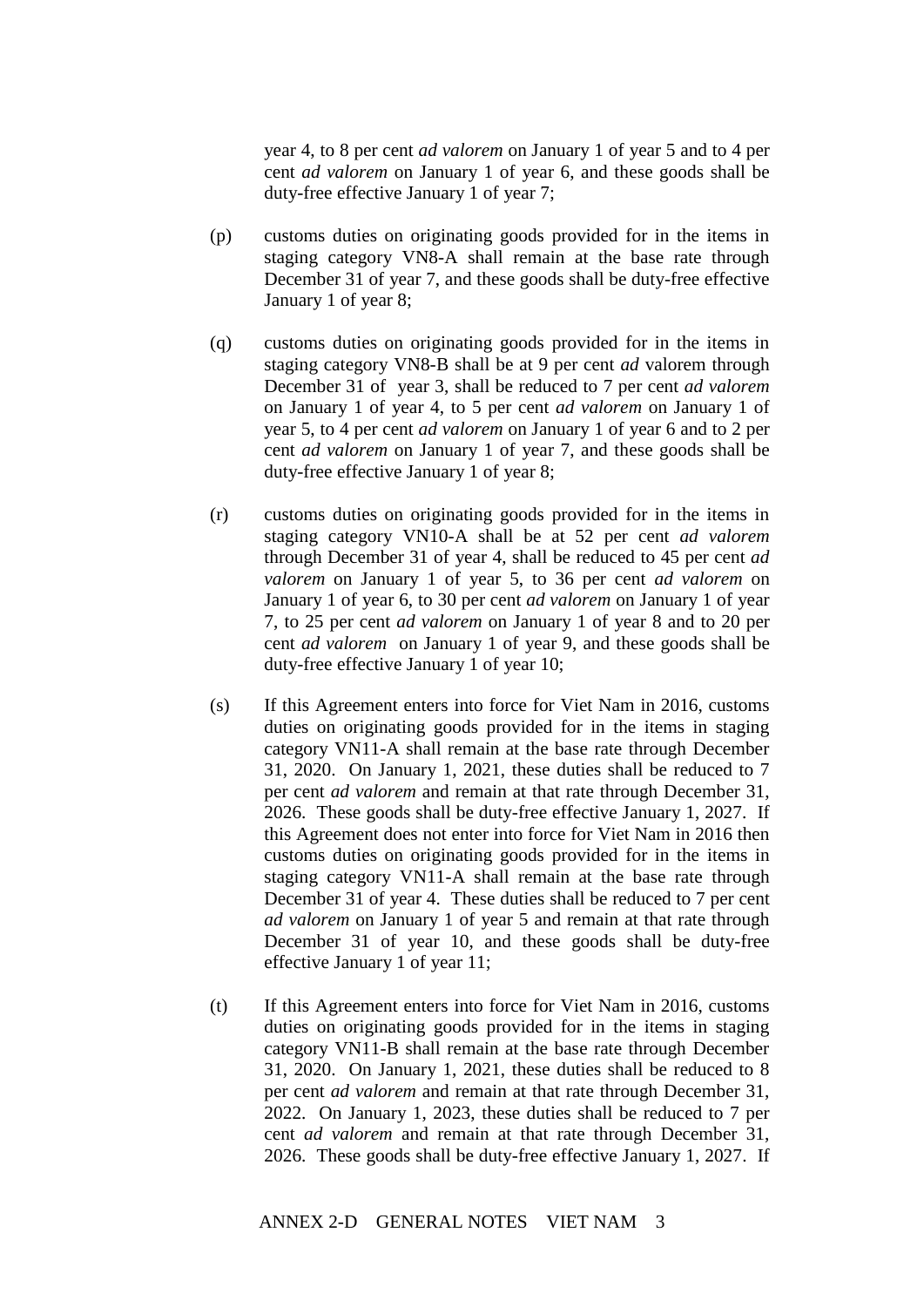this Agreement does not enter into force for Viet Nam in 2016 then customs duties on originating goods provided for in the items in staging category VN11-B shall remain at the base rate through December 31 of year 4. These duties shall be reduced to 8 per cent *ad valorem* on January 1 of year 5 and to 7 per cent *ad valorem* on January 1 of year 7, and they shall remain at that rate through December 31 of year 10. These goods shall be duty-free effective January 1 of year 11;

- (u) If this Agreement enters into force for Viet Nam in 2016, customs duties on originating goods provided for in the items in staging category VN11-C shall remain at the base rate through December 31, 2020. On January 1, 2021, these duties shall be reduced to 15 per cent *ad valorem*. On January 1, 2022, these duties shall be reduced to 10 per cent *ad valorem* and remain at that rate through December 31, 2026. These goods shall be duty-free effective January 1, 2027. If this Agreement does not enter into force for Viet Nam in 2016 then customs duties on originating goods provided for in the items in staging category VN11-C shall remain at the base rate through December 31 of year 4. These duties shall be reduced to 15 per cent *ad valorem* on January 1 of year 5, to 10 per cent *ad valorem* on January 1 of year 6, and to 7 per cent *ad valorem* on January 1 of year 7, and they shall remain at that rate through December 31 of year 10. These goods shall be duty-free effective January 1 of year 11;
- (v) If this Agreement enters into force for Viet Nam in 2016, customs duties on originating goods provided for in the items in staging category VN11-D shall remain at the base rate through December 31, 2019. On January 1, 2020, such duties shall be reduced to 7 per cent *ad valorem* and remain at that rate through December 31, 2026. Such goods shall be duty-free effective January 1, 2027. If this Agreement does not enter into force for Viet Nam in 2016 then customs duties on originating goods provided for in the items in staging category VN11-D shall remain at the base rate through December 31 of year 3 and shall be reduced to 7 per cent *ad valorem* on January 1 of year 4, and they shall remain at that rate through December 31 of year 10. These goods shall be duty-free effective January 1 of year 11;
- (w) If this Agreement enters into force for Viet Nam in 2016, customs duties on originating goods provided for in the items in staging category VN11-E shall remain at the base rate through December 31, 2022. On January 1, 2023, these duties shall be reduced to 7 per cent *ad valorem* and remain at that rate through December 31, 2026. These goods shall be duty-free effective January 1, 2027. If this Agreement does not enter into force for Viet Nam in 2016 then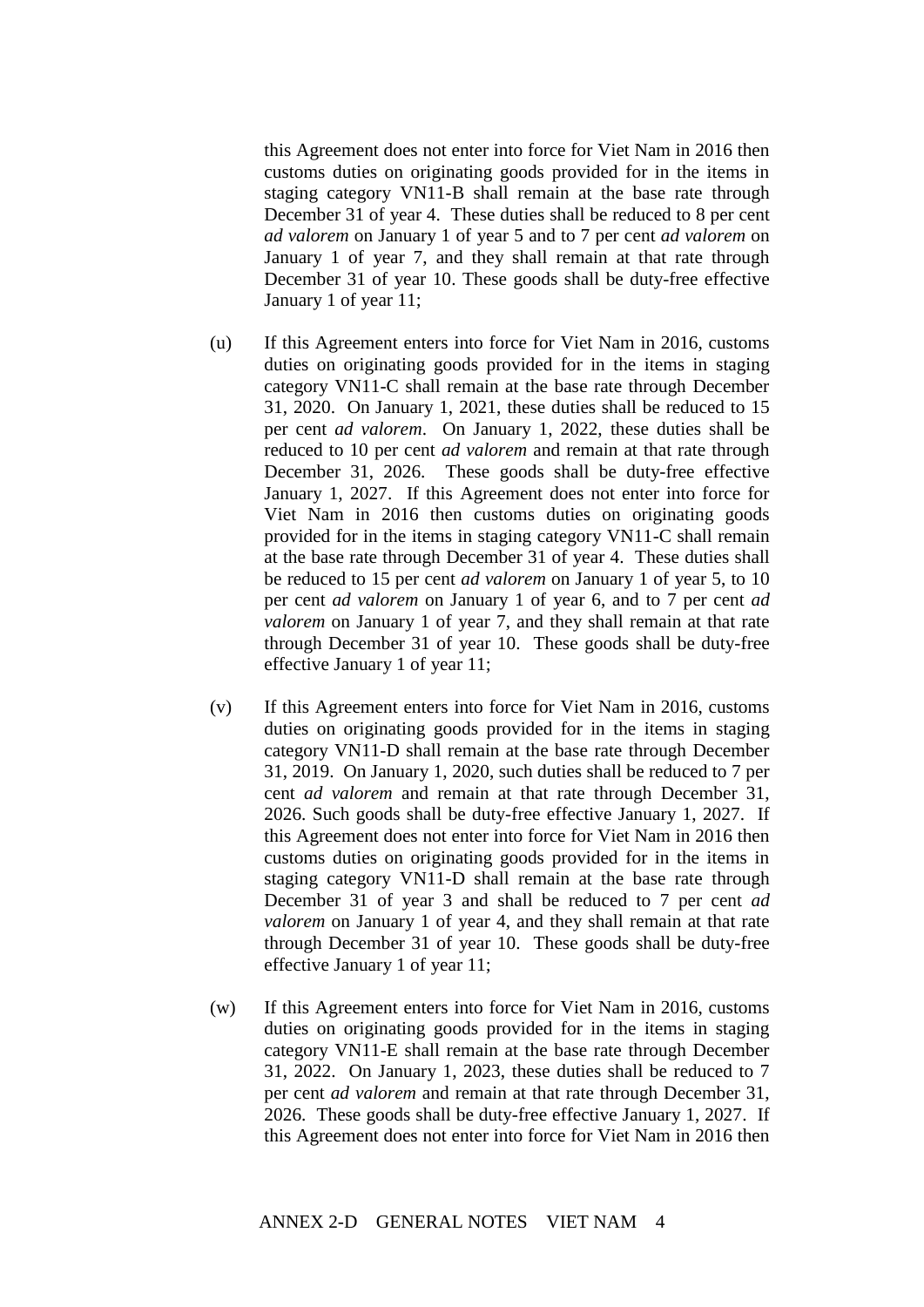customs duties on originating goods provided for in the items in staging category VN11-E shall remain at the base rate through December 31 of year 6, shall be reduced to 7 per cent *ad valorem* on January 1 of year 7, and they shall remain at that rate through December 31 of year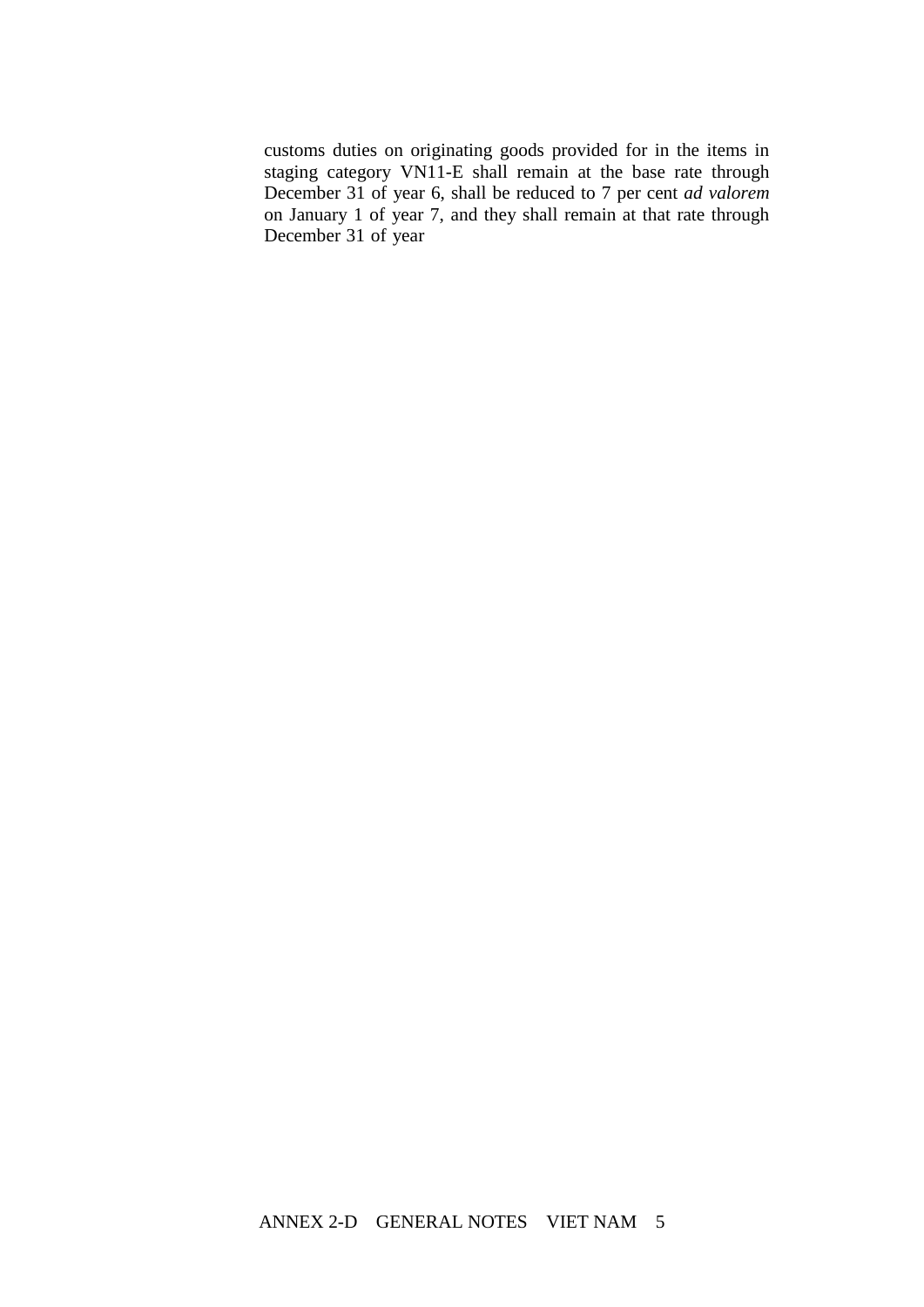on January 1 of year 8, to 15 per cent *ad valorem* on January 1 of year 9, to 10 per cent *ad valorem* on January 1 of year 10, and these goods shall be duty-free effective January 1 of year 11;

- (bb) customs duties on originating goods provided for in the items in staging category VN12-A shall be at 54 per cent *ad valorem* on the date of entry into force of this Agreement for Viet Nam, shall be reduced to 49 per cent *ad valorem* on January 1 of year 2, to 44 per cent *ad valorem* on January 1 of year 3, to 39 per cent *ad valorem* on January 1 of year 4, to 35 per cent *ad valorem* on January 1 of year 5, to 30 per cent *ad valorem* on January 1 of year 6, to 25 per cent *ad valorem* on January 1 of year 7, to 20 per cent *ad valorem* on January 1 of year 8, to 15 per cent *ad valorem* on January 1 of year 9, to 10 per cent *ad valorem* on January 1 of year 10 and to 5 per cent *ad valorem* on January 1 of year 11, and these goods shall be duty-free effective January 1 of year 12;
- (cc) customs duties on originating goods provided for in the items in staging category VN12-B shall be at 44 per cent *ad valorem* on the date of entry into force of this Agreement for Viet Nam, shall be reduced to 40 per cent *ad valorem* on January 1 of year 2 and remain at that rate through December 31 of year 3, be reduced to 35 per cent *ad valorem* on January 1 of year 4 and remain at that rate through December 31 of year 5, and be reduced to 30 per cent *ad valorem* on January 1 of year 6, to 25 per cent *ad valorem* on January 1 of year 7, to 20 per cent *ad valorem* on January 1 of year 8, to 15 per cent *ad valorem* on January 1 of year 9, to 10 per cent *ad valorem* on January 1 of year 10 and to 5 per cent *ad valorem* on January 1 of year 11. These goods shall be duty-free effective January 1 of year 12;
- (dd) customs duties on originating goods provided for in the items in staging category VN13-A shall remain at the base rate through December 31 of year 3. Beginning January 1 of year 4, these duties shall be eliminated in 10 annual stages, and these goods shall be duty-free effective January 1 of year 13;
- (ee) customs duties on originating goods provided for in the items in staging category VN13-B shall remain at the base rate through December 31 of year 2. Beginning January 1 of year 3, these duties shall be eliminated in 11 annual stages, and these goods shall be duty-free effective January 1 of year 13;
- (ff) customs duties on originating goods provided for in the items in staging category VN13-C shall remain at the base rate through December 31 of year 1. Beginning January 1 of year 2, these duties shall be eliminated in 12 annual stages, and these goods shall be duty-free effective January 1 of year 13;